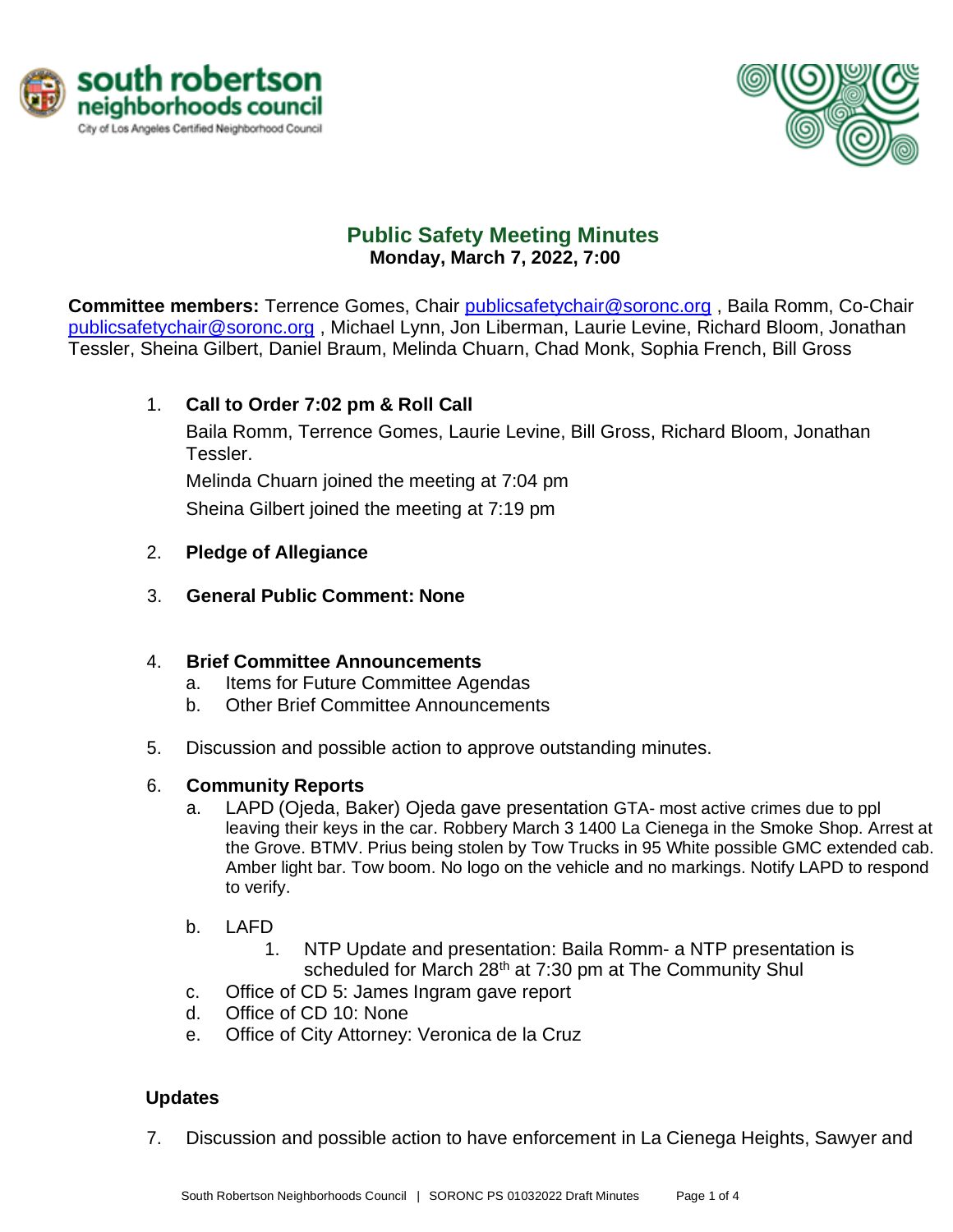Holt, for the posted sign of vehicles prohibited over 6000 pounds. Status of posted sign of vehicles prohibited over 6000 lbs.- have not heard from Mayra RV's on Venice- supposed to have signs too.

- 8. Discussion and possible action to partner with LAPD to host a catalytic converter etching event. don't have a date on schedule available. Both officers have vacation times. OBG doesn't have the staffing. Trying to do a Sunday. Brent Air Tow Officer Ojeda will reach out to Officer Baker.
- 9. Discussion and possible action to work with the State and Federal Government to create a law and process to have all catalytic converters require a paper trail from repair to scrap. Draft letter. Update CF 22-0154 and possible CIS [https://cityclerk.lacity.org/lacityclerkconnect/index.cfm?fa=ccfi.viewrecord&cfnumber=22-](https://cityclerk.lacity.org/lacityclerkconnect/index.cfm?fa=ccfi.viewrecord&cfnumber=22-0154) [0154](https://cityclerk.lacity.org/lacityclerkconnect/index.cfm?fa=ccfi.viewrecord&cfnumber=22-0154) James Ingram will follow up
- 10. Discussion and possible action on the out of order traffic signal 9000 block of Pico Blvd and how to get the city to activate the signal. **James Ingram with check with Jay Greenstein and report back to committee**.
- 11. Discussion and possible action to review recent hit and run pedestrian vs vehicle incidents and review of the High Incident Network and how to get better enforcement to prevent these incidents with our city partners**. How do we get statistics on these incidents?**
- 12. Discussion and possible action on recent fires of vehicles in the SORO area and how to prevent these tragic incidents.

#### **New Business**

13. Discussion and possible action to create the Public Safety Purview.

Motion: SORO NC PS Committees prevue is to enhance the PS of the SORO community by working with LAPD, LAFD, and EMD along with other city partners and to be a conduit for our stakeholders to increase public safety in the SORO community. Public Comment: None Moved: B. Romm Second: T. Gomes Attend 2 committee meetings People are attending the meetings on zoom and on Facebook Live. What is the attending a meeting. Sending to the executive committee. Vote: Yes: 8 No: 0 Abstain: 0 Yes: B. Romm, T. Gomes, B. Gross, R. Bloom, M. Chuarn, J. Tessler, L. Levine, S. Gilbert **Motion Passes**

- 14. Discussion and possible action to reschedule the Cat Etching and Bike Index event due to LAPD staffing. **Postpone to next Public Safety Meeting on April 6, 2022**
- 15. Discussion and possible action on Coffee with a Cop at the Beverly Hills Bagel and to fund NTE \$250 for snacks.

Motion for the South Robertson Neighborhoods Council to fund up to \$250.00 for refreshments at an LAPD Coffee with a Cop event at the Beverly Hills Bagel Company, 8947 W. Pico Blvd, LA, CA 90035 on Sunday May 1, 2022 from 2 pm – 4 pm.